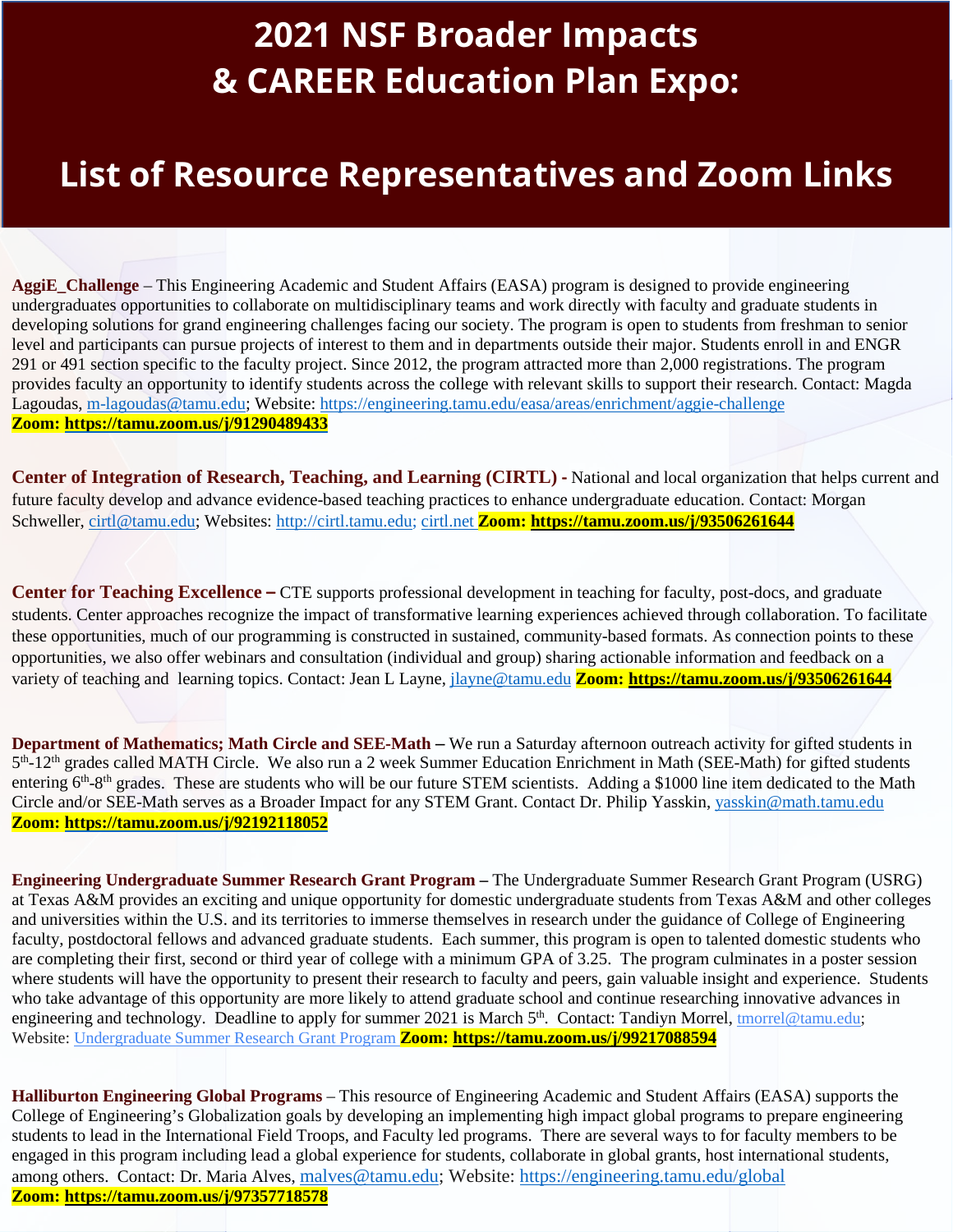## **LAUNCH - Learning Communities, Academic Excellence, Undergraduate Research, National Fellowships, Capstones,**

**Honors –** LAUNCH is a unit of Undergraduate Studies in the Division of Academic Affairs providing high- impact educational experiences and challenges motivated students in all academic disciplines to graduate from an enriched, demanding curriculum. The programs administered by the office bring together outstanding students and faculty to build a community of knowledge-producers, life-long learners, nationally-recognized scholars, and world citizens. Contact: Annabelle Aymond, [annabelle.aymond@tamu.edu;](mailto:annabelle.aymond@tamu.edu) Website[: http://launch.tamu.edu](http://launch.tamu.edu/) **Zoom:<https://tamu.zoom.us/j/98198035516>**

**Louis Stokes Alliance for Minority Participation –** The purpose of this NSF-funded TAMUS LSAMP research alliance (composed of Texas A&M University, Prairie View A&M University, Texas A&M University-Corpus Christi, and Texas A&M International University) is to increase the number of underrepresented minority (URM) students successfully completing degrees in STEM disciplines. TAMU programs include: Undergraduate research opportunities with STEM college partners; Graduate Interest Group to equip undergraduate students with resources and motivation to apply to graduate school; and Bridge to the Doctorate—to increase the number of URM students who complete doctoral STEM degrees. Contact: Dr. Sam Merriweather, [s\\_merriweather@tamu.edu;](mailto:s_merriweather@tamu.edu) Website[: http://tamuslsamp.org](http://tamuslsamp.org/) **Zoom: <https://tamu.zoom.us/j/92116251008>**

**NSF I-Corps Site Grant** – The National Science Foundation awarded the College of Engineering an I-Corps Site grant (\$500K) to promote knowledge and skills associated with taking an innovation to market among engineering students. The program is open to graduate and undergraduate students and provides training and access to funds (\$3K/team) to support market analysis/customer discovery or product development. Faculty are invited to nominate students from their research team to participate in the program and bring valuable input from potential customers in industry to help align specific research topics to the needs of the market. Contact: Magda Lagoudas, [m-lagoudas@tamu.edu](mailto:m-lagoudas@tamu.edu) **Zoom:<https://tamu.zoom.us/j/98232206377>**

**NSF Innovation Corps (I-CorpsTM) Node Grant –** The McFerrin Center for Entrepreneurship is a partner in the NSF's Southwest Node for I-Corps<sup>TM</sup>, a consortium of the 5 largest research institutions in Texas funded to support, recruit and prepare teams from academic institutions to participate in the national I-Corps<sup>TM</sup> program. I-Corps<sup>TM</sup> Teams are offered a \$50,000 NSF grant to explore commercial viability and marketability of their innovations, regardless of the prospective market or industry. The McFerrin Center leads the recruitment and preparation of these teams from TAMU and across the A&M System: [https://www.swicorps.org/;](https://www.swicorps.org/) Contact: Blake Petty, [blakepetty@tamu.edu](mailto:blakepetty@tamu.edu) **Zoom:<https://tamu.zoom.us/j/92042267970>**

**Office of Scholarly Communications** – The TAMU Libraries Office of Scholarly Communication (OSC) offers consultations, tools, and educational services for scholars in the areas of copyright and fair use; publishing; digital collections; and communicating scholarly reputation and impact. We are also helping organize the OASES program, a library program that partners with faculty to adopt, adapt, and create open educational resources. For more information about OSC, contact: Dr. Bruce Herbert, [beherbert@library.tamu.edu, W](mailto:beherbert@library.tamu.edu)ebsite[: http://library.tamu.edu/services/scholarly\\_communication/index.html](http://library.tamu.edu/services/scholarly_communication/index.html) **Zoom:<https://tamu.zoom.us/j/91701983263>**

*Spark!* **PK-12 Engineering Education Outreach –** This resource of the Engineering Academic and Student Affairs helps ignite an engineering education with PK-12 students, families, teachers, administrators, and counselors throughout the state of Texas. Contact: Shelly Tornquist, [stornquist@tamu.edu;](mailto:stornquist@tamu.edu) Website:<https://engineering.tamu.edu/outreach/index.html> **Zoom:<https://tamu.zoom.us/j/99009214205>**

**Texas A&M University Education Research Center –** Texas A&M University Education Research Center (ERC) studies major issues in education reform and school governance. The mission of the ERC is to investigate these issues in order to inform educational policy, facilitate decision-making, and improve student learning. In support of its mission, the ERC conducts research in three areas: a) program evaluation; b) STEM education; and c) educator preparation. Contact: Jackie Stillisano, [jstillisano@tamu.edu](mailto:jstillisano@tamu.edu)**;** Website: [http://erc.cehd.tamu.edu](http://erc.cehd.tamu.edu/) **Zoom:<https://tamu.zoom.us/j/91731382960>**